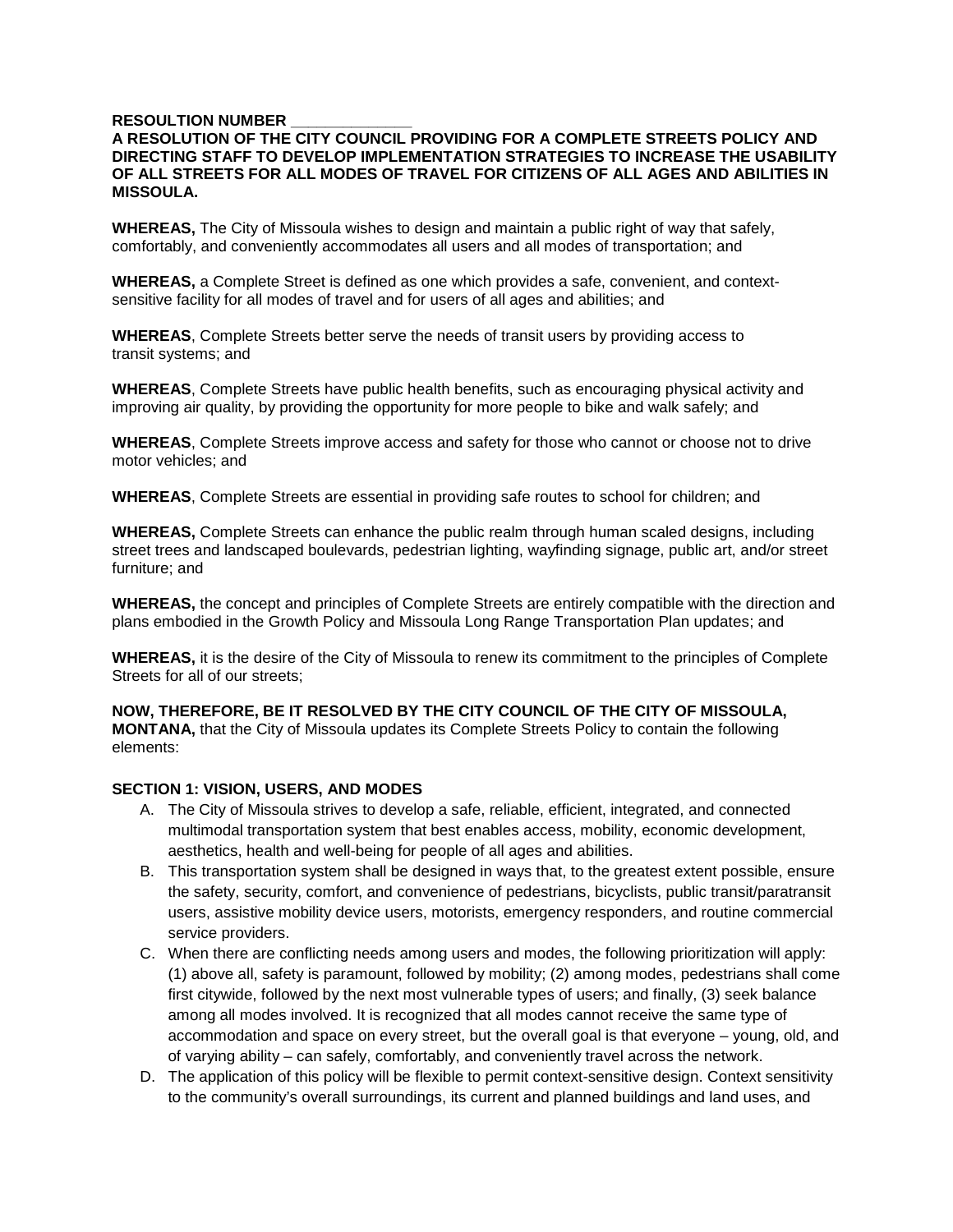current and expected transportation needs of all people will help ensure that projects are appropriate within the context of the neighborhood, sensitive to community values, and balance social, economic, and environmental objectives.

# **SECTION 2: INCLUSION AND EXCEPTIONS**

- A. The City shall approach every transportation improvement and project phase as an opportunity to create safer, more accessible streets for all users. These improvements and phases include: planning, programming, design, right-of-way acquisition, subdivision and land development, new construction, construction engineering, reconstruction, operation, repair, capital improvements, re-channelization projects and major maintenance, and routine maintenance and rehabilitation.
- B. Any exception to this policy, including for eligible private projects, must be reviewed and approved by City Council, with documentation of the reason(s) for the exception.
- C. Exceptions may be considered for approval for the following reasons:
	- a. An accommodation is not necessary on corridors where specific user groups are prohibited;
	- b. Costs of accommodation are excessively disproportionate to the need or probable use, when factoring in both current economic conditions and economic benefits of initial capital cost;
	- c. A documented absence of current and future needs exists;
	- d. Transit accommodations are not required where there is no existing or planned transit service;
	- e. Routine maintenance, such as sweeping, mowing, and spot repair, does not change the roadway geometry or operations, and as such, does not trigger this policy.
	- f. A reasonable and equivalent project existing along the same corridor that is already programmed to provide facilities exempted from the project at hand.
- D. Accountability measures tied to performance measures shall be used when granting exemptions, and impacts shall be estimated as needed.

# **SECTION 3: JURISDICTION AND NETWORK CONNECTIVITY**

- A. This policy shall apply to all City-owned transportation facilities in the public right-of-way including, but not limited to, streets, sidewalks, alleys, bridges, and all other connecting pathways. The City will encourage the owners and operators of private streets, sidewalks, alleys, and parking lots to also adhere to this policy through funding requirements and development review.
- B. The City shall foster partnerships with the Montana Department of Transportation, the Missoula Metropolitan Planning Organization, Missoula Urban Transportation District, Missoula County, Missoula County Public Schools, the University of Montana, private developers, and public and private utilities to develop facilities and accommodations that further the City's vision of a connected, integrated network and continue such infrastructure beyond the City's borders.
- C. Missoula's street network, while already a robust asset, will further benefit from the following connectivity improvements:
	- a. Identifying opportunities to enhance the network through maintenance activities
	- b. Addressing deficiencies at railroad crossings
	- c. Filling gaps in the trail/non-motorized network
	- d. Identifying and repairing sidewalk segments that form functional gaps
	- e. Implementing the 2011 Active Transportation Plan
	- f. Consistently enforcing parking policies and winter sidewalk clearing ordinances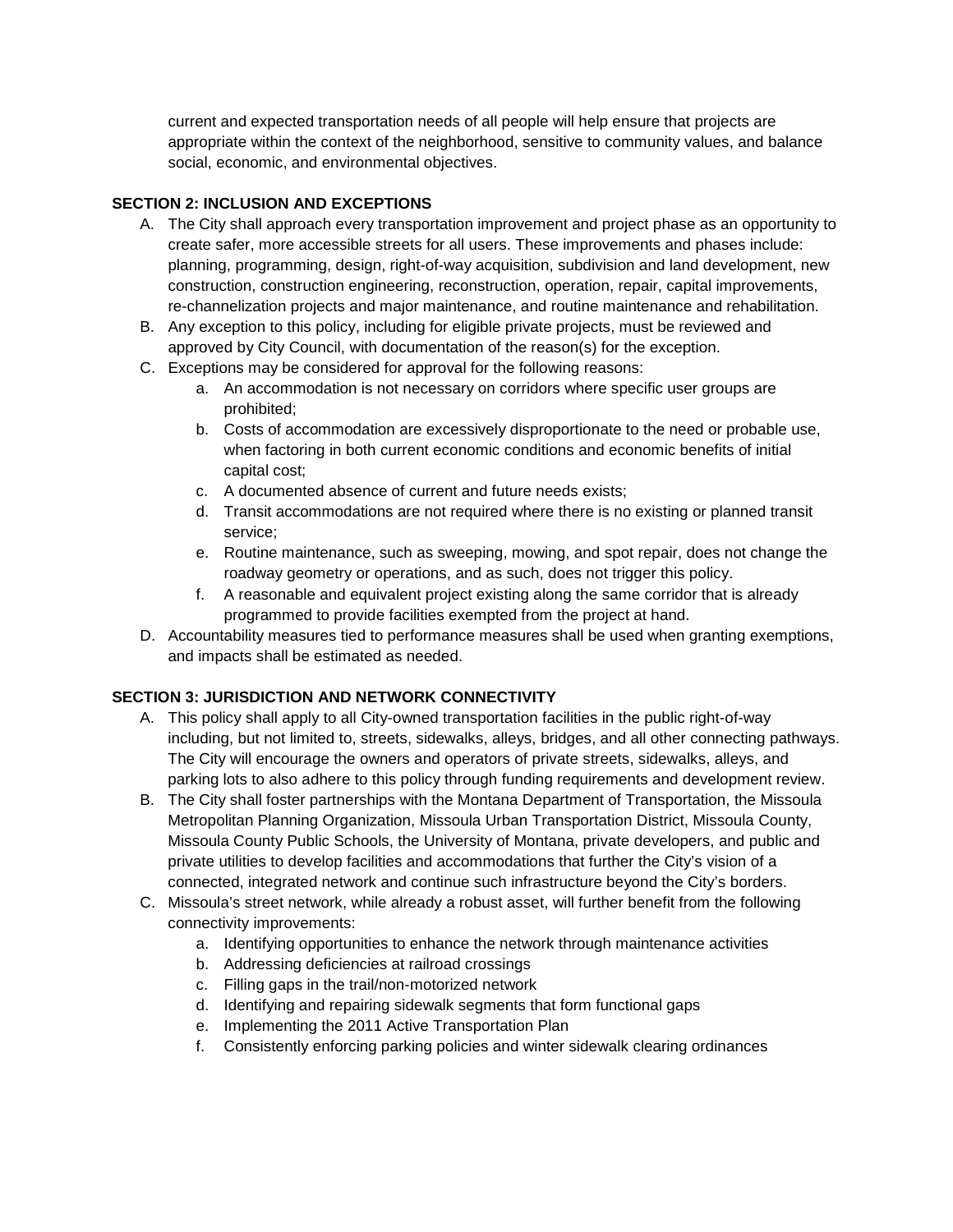## **SECTION 4: DESIGN GUIDANCE AND PERFORMANCE MEASURES**

- A. The City shall use the best and latest design guidance, standards, and recommendations available to maximize design flexibility and innovation, and always be aware that design solutions should balance user and modal needs. This includes a shift toward designing at the human scale for the needs and comfort of all people and travelers, in considering issues such as street design and width, desired operating speed, turn radii, hierarchy of streets, and connectivity. Design criteria shall not be purely prescriptive but shall be based on the thoughtful application of engineering, architectural, and urban design principles. These materials include, but are not limited to:
	- The United States Department of Transportation Policy Statement on Bicycle and Pedestrian Accommodation Regulations and Recommendations
	- The United States Department of Transportation Federal Highway Administration's Manual of Uniform Traffic Control Devices (MUTCD)
	- The United States Department of Transportation Federal Highway Administration Traffic Monitoring Guide
	- The National Association of City Transportation Officials (NACTO) Urban Street Design Guide
	- The National Association of City Transportation Officials (NACTO) Urban Bikeway Design Guide
	- The National Association of City Transportation Officials (NACTO) Transit Street Design Guide
	- The American Association of State Highway and Transportation Official's (AASHTO) Policy on Geometric Design of Highways and Streets
	- The American Association of State Highway and Transportation Official's (AASHTO) Guide for Planning, Designing and Operating Pedestrian Facilities
	- ITE Designing Walkable Urban Thoroughfares: A Context Sensitive Approach
	- City of Missoula Subdivision Regulations
	- Missoula Municipal Code Title 12: Streets, Sidewalks, and Public Places
	- City of Missoula Sidewalk Master Plan
	- City of Missoula Urban Forest Management Master Plan
	- City of Missoula Landscape and Public Facilities Design Manual
- B. A report will be made to the City Council every two years showing progress made in implementing this policy. The City shall measure the success of this policy using, but not being limited to, the following performance measures:
	- Total miles of dedicated or identified shared-use bike facilities built or striped
	- Linear feet of new pedestrian accommodation
	- Number and type of ADA accommodations built
	- Number of transit accessibility accommodations built
	- Number of new curb ramps installed along city streets
	- Number and type of traffic calming devices installed
	- Number of new street trees planted
	- Crosswalk and intersection improvements
	- Percentage of transit stops accessible via sidewalks and curb ramps
	- Annual average daily traffic (AADT) data
	- Bicycle and pedestrian count data
	- Transit ridership data, including automated passenger counter (APC) data
	- Rate of people biking, walking, and using transit
	- Rate of children walking or biking to school
	- Citizen input